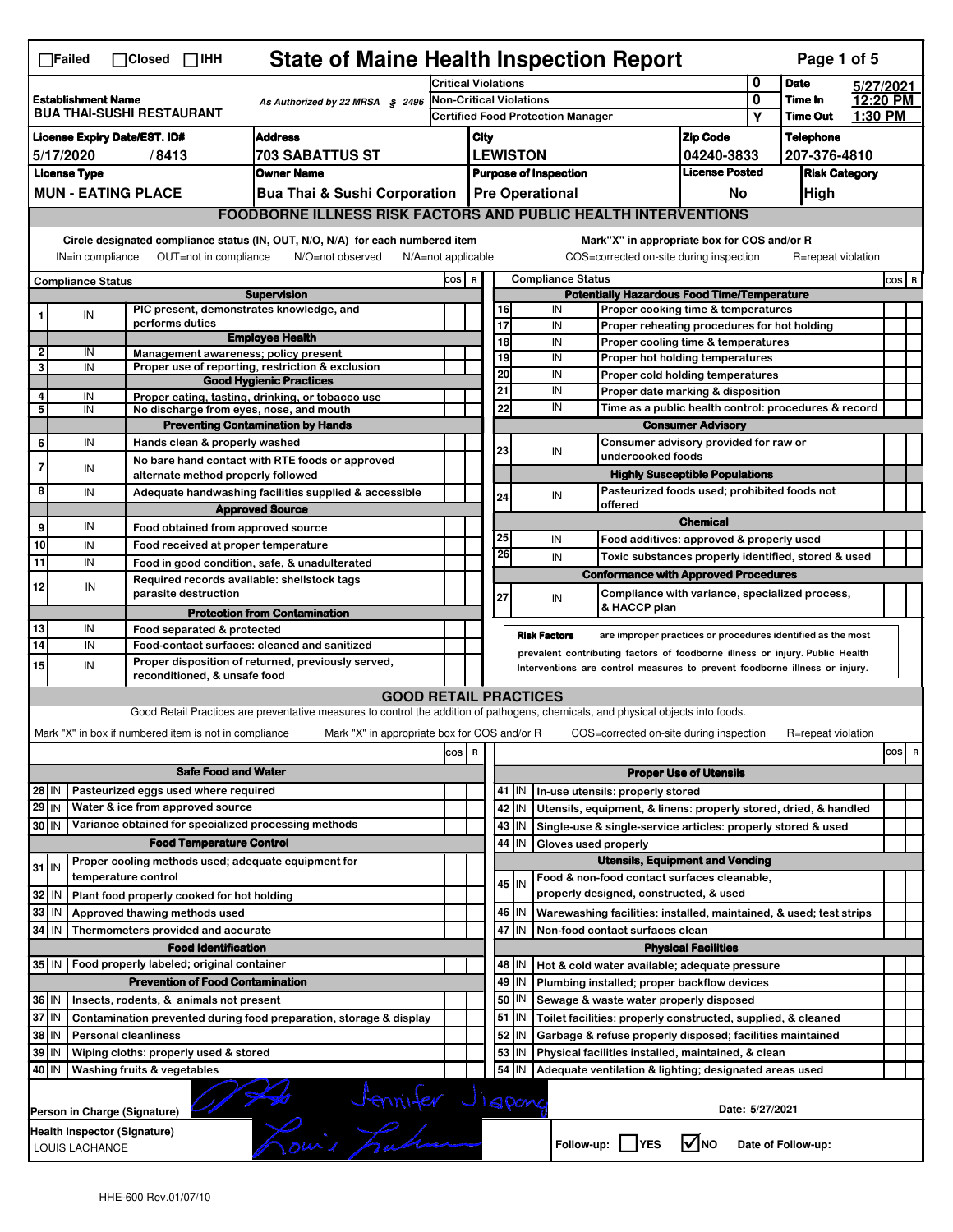|                                                    |                                          |           | <b>State of Maine Health Inspection Report</b> | Page 2 of 5              |  |                        |                                  |  |  |
|----------------------------------------------------|------------------------------------------|-----------|------------------------------------------------|--------------------------|--|------------------------|----------------------------------|--|--|
| <b>Establishment Name</b>                          |                                          |           |                                                | As Authorized by 22 MRSA |  | \$2496                 | 5/27/2021<br>Date                |  |  |
| <b>BUA THAI-SUSHI RESTAURANT</b>                   |                                          |           |                                                |                          |  |                        |                                  |  |  |
| License Expiry Date/EST. ID#<br>5/17/2020<br>/8413 | <b>Address</b><br><b>703 SABATTUS ST</b> |           | City / State<br><b>LEWISTON</b>                | /ME                      |  | Zip Code<br>04240-3833 | <b>Telephone</b><br>207-376-4810 |  |  |
|                                                    |                                          |           | <b>Temperature Observations</b>                |                          |  |                        |                                  |  |  |
| Location                                           | <b>Temperature</b>                       |           |                                                | <b>Notes</b>             |  |                        |                                  |  |  |
| 2 door cooler                                      | $35*$                                    | 1/2 n 1/2 |                                                |                          |  |                        |                                  |  |  |
| Deli reach in                                      | $40*$                                    | Air temp  |                                                |                          |  |                        |                                  |  |  |
| Cellar refrigerator                                | $38*$                                    | Wasabi    |                                                |                          |  |                        |                                  |  |  |
| Handwash sink                                      | 136*                                     |           |                                                |                          |  |                        |                                  |  |  |
| Produce cooler                                     | $41*$                                    | Air temp  |                                                |                          |  |                        |                                  |  |  |



**Date: 5/27/2021**

HHE-601(a)Rev.01/07/10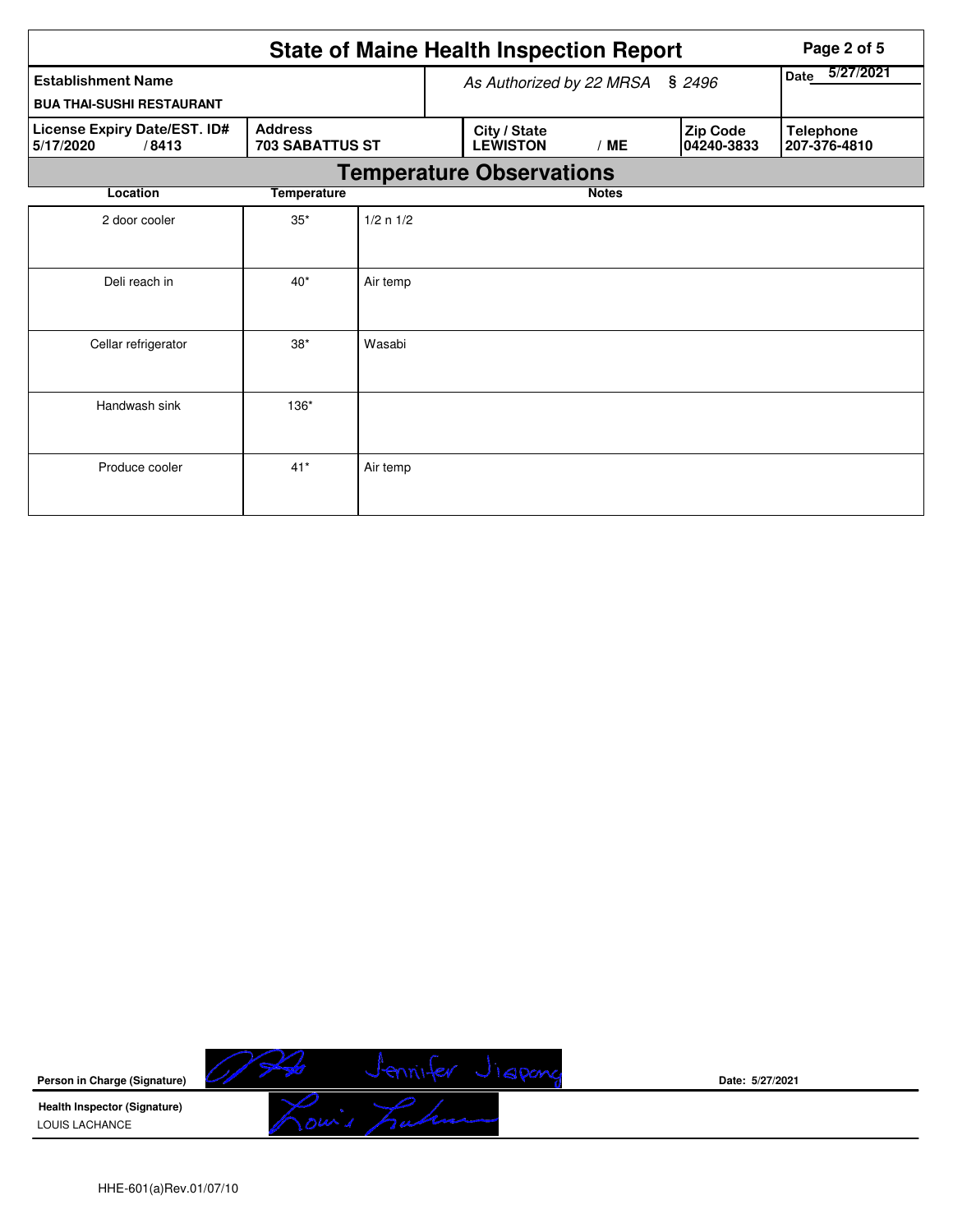| <b>State of Maine Health Inspection Report</b>                        |                                                                                                          |                                        |           |                               |  |  |  |  |  |  |
|-----------------------------------------------------------------------|----------------------------------------------------------------------------------------------------------|----------------------------------------|-----------|-------------------------------|--|--|--|--|--|--|
| Date<br><b>Establishment Name</b><br><b>BUA THAI-SUSHI RESTAURANT</b> |                                                                                                          |                                        |           |                               |  |  |  |  |  |  |
| License Expiry Date/EST. ID#<br>5/17/2020<br>/8413                    | <b>Address</b><br><b>703 SABATTUS ST</b>                                                                 | City / State<br><b>LEWISTON</b>        | <b>ME</b> | <b>Zip Code</b><br>04240-3833 |  |  |  |  |  |  |
| <b>Observations and Corrective Actions</b>                            |                                                                                                          |                                        |           |                               |  |  |  |  |  |  |
|                                                                       | Violations cited in this report must be corrected within the time frames below, or as stated in sections | 8-405.11 and 8-406.11 of the Food Code |           |                               |  |  |  |  |  |  |

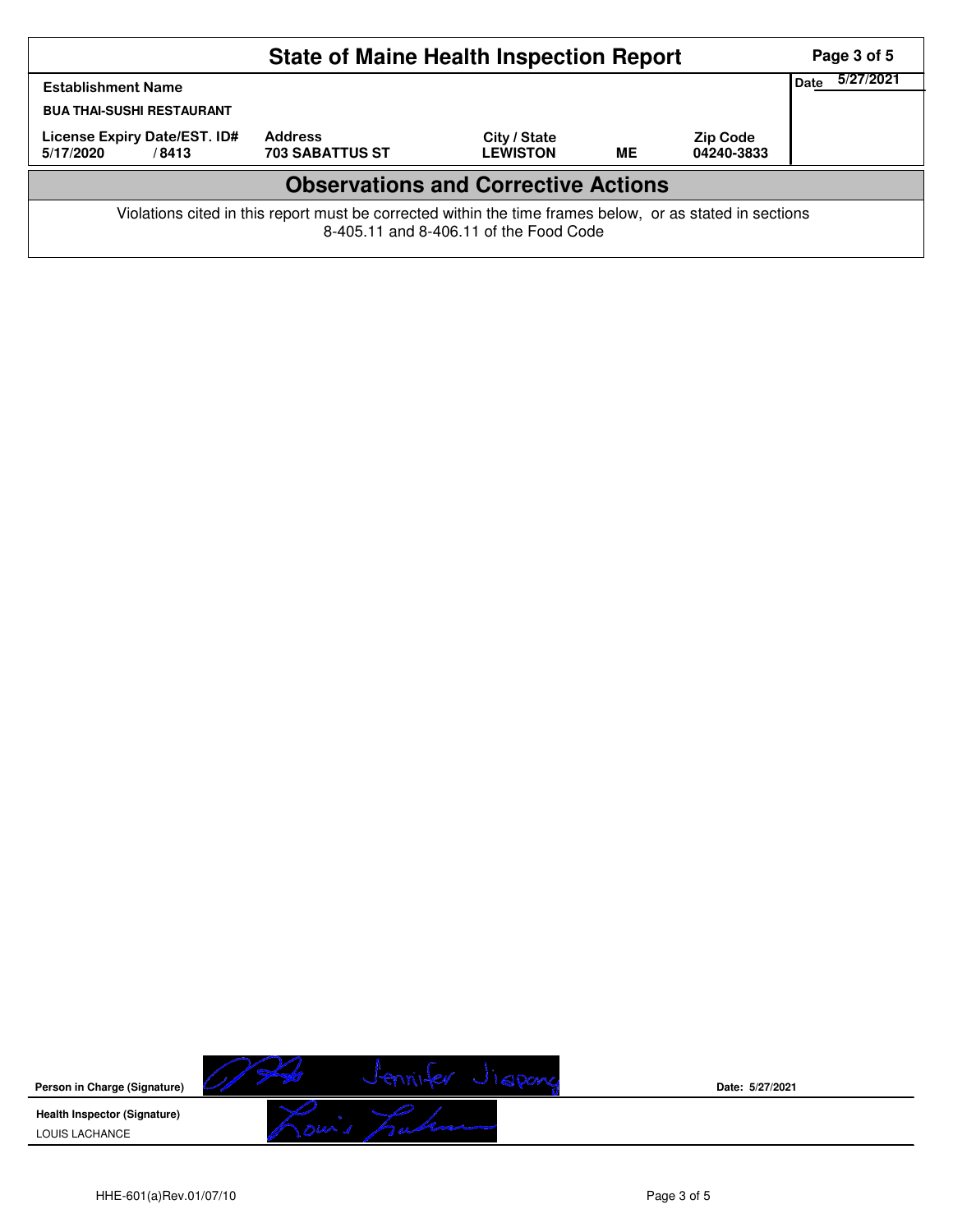| <b>State of Maine Health Inspection Report</b>                                           |                                                                                                                                                                                                                                                                                                                                                          |                                                                              |           |                               |                          |  |  |
|------------------------------------------------------------------------------------------|----------------------------------------------------------------------------------------------------------------------------------------------------------------------------------------------------------------------------------------------------------------------------------------------------------------------------------------------------------|------------------------------------------------------------------------------|-----------|-------------------------------|--------------------------|--|--|
| <b>Establishment Name</b>                                                                |                                                                                                                                                                                                                                                                                                                                                          |                                                                              |           |                               | 5/27/2021<br><b>Date</b> |  |  |
| <b>BUA THAI-SUSHI RESTAURANT</b>                                                         |                                                                                                                                                                                                                                                                                                                                                          |                                                                              |           |                               |                          |  |  |
| License Expiry Date/EST. ID#<br>5/17/2020<br>/8413                                       | <b>Address</b><br>703 SABATTUS ST                                                                                                                                                                                                                                                                                                                        | City / State<br><b>LEWISTON</b>                                              | <b>ME</b> | <b>Zip Code</b><br>04240-3833 |                          |  |  |
|                                                                                          |                                                                                                                                                                                                                                                                                                                                                          | <b>Inspection Notes</b>                                                      |           |                               |                          |  |  |
| ** OK TO REISSUE LICENSE                                                                 | Certified Food Protection Manager: Jennifer Jiapong EXP 05/08/2023<br>** EST USES PH METER AND TIME FOR SUSHI RICE                                                                                                                                                                                                                                       |                                                                              |           |                               |                          |  |  |
| http://www.maine.gov/healthinspection/training.htm                                       |                                                                                                                                                                                                                                                                                                                                                          | when a CFPM leaves employment. For a list of CFPM courses and trainers go to |           |                               |                          |  |  |
| 04333, carol.gott@maine.gov or faxing to 207-287-3165.<br><b>Employee Health Policy:</b> | Please provide a copy of this certification(s) to Carol Gott, Health Inspection Program, 286 Water St. 3rd Floor, Augusta, ME<br>Please include the name of your establishment and the establishment ID# with your certification(s).                                                                                                                     |                                                                              |           |                               |                          |  |  |
|                                                                                          | The Health Inspection Program has implemented an educational public health initiative on Employee Health on March 1,<br>2017. The policy handouts will be provided to you by your inspector and reviewed during inspection for compliance. They are<br>also available on the Program's website: http://www.maine.gov/healthinspection                    |                                                                              |           |                               |                          |  |  |
| 2013 Maine Food Code Adoption:                                                           |                                                                                                                                                                                                                                                                                                                                                          |                                                                              |           |                               |                          |  |  |
| marking of Ready-to-eat potentially hazardous foods.                                     | The Maine Food Code was adopted in October of 2013. Please refer to our website for a copy,<br>http://www.maine.gov/healthinspection. Following are a few of the major changes: * No Bare Hand Contact with Ready-To-Eat<br>Food. * Establishments must have clean-up procedures for employees to follow following vomiting and diarrheal events. * Date |                                                                              |           |                               |                          |  |  |

C= Critical violation and NC= Non-critical violation:

are not corrected within the noted timeframes.

"Critical violation" means a provision of the Food Code that, if in non-compliance, is more likely than other violations to contribute to food contamination, illness or environmental health hazard.

result in enforcement proceedings by the Department to include fines and penalties. License renewals can be denied if violations

Additional Inspection Fee:

License fees provide for two inspections per year. When additional inspections are required, the Department may charge an additional \$100 fee to cover the costs of each additional inspection or visit.

## Document Retention/Posting:

Pursuant to the Maine Food Code, the establishment's current license must be displayed. In addition, a sign or placard must be posted in a conspicuous area notifying consumers that a copy of the most recent inspection report is available upon request. CFPM